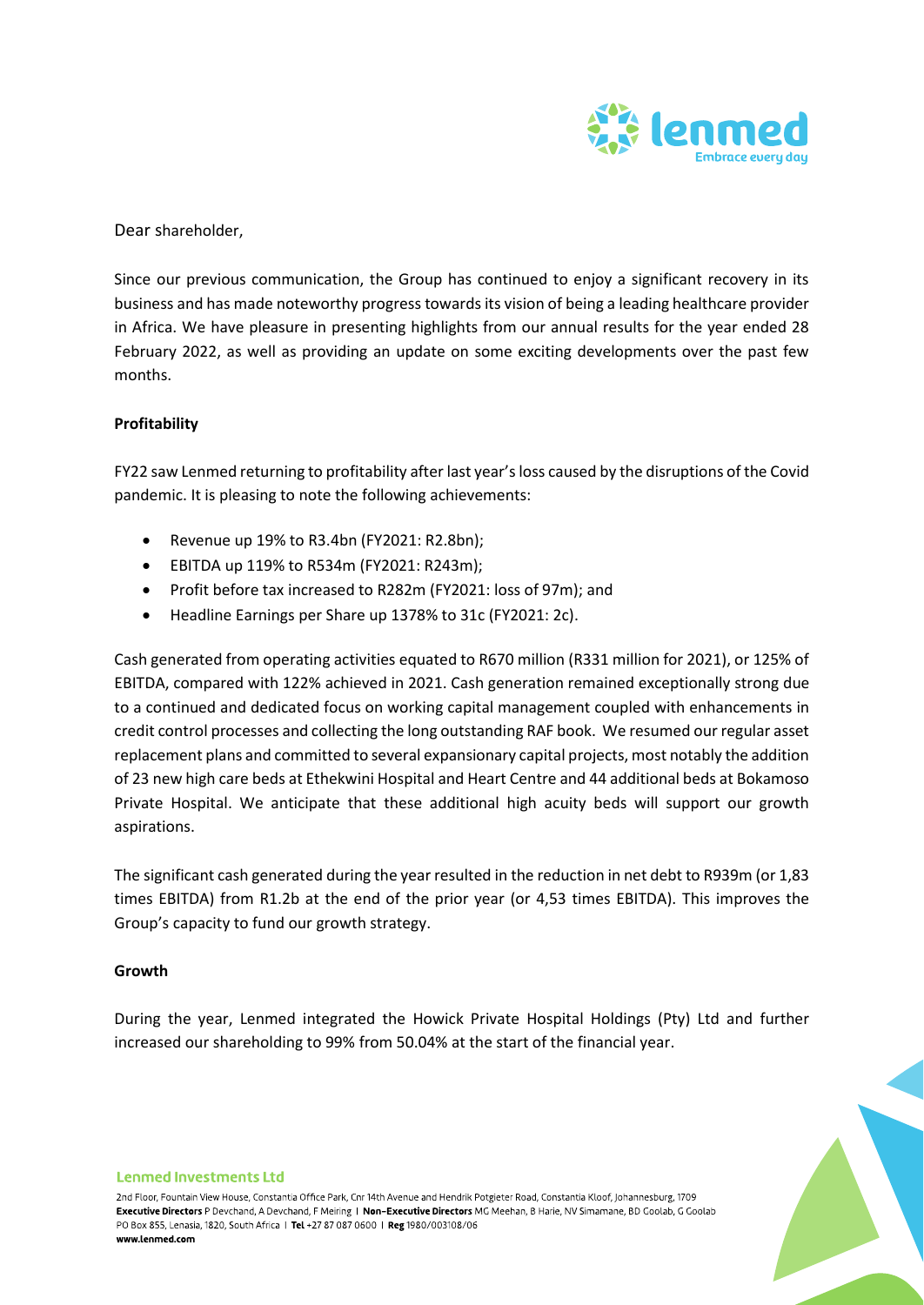

We also heightened our focus beyond South Africa by successfully acquiring a management contract for a key hospital in Accra, Ghana. Our client, in this contract, is the Central Bank of Ghana, which makes it a significant strategic transaction featuring minimal financial risk and good earnings potential. What's more, this management contract allows us to essentially establish ourselves, at low capital cost, in this economically important part of West Africa, familiarise ourselves with the region, and identify any other opportunities that may exist to expand our presence. The transaction remains subject to one final regulatory approval, which we are advised should be forthcoming.

More recently and most notably, we are proud to announce that we have concluded binding transaction agreements to acquire 100% of Matlosana Medical Health Services (MMHS), a wellestablished hospital Group located in Klerksdorp, in the North-West Province of South Africa, comprising the following facilities:

- Wilmed Park Hospital, a 185-bed acute hospital
- Sunningdale Hospital, a 33-bed acute hospital
- Parkmed Neuro Clinic, a 50-bed dedicated psychiatric hospital
- Daleside Day Hospital, a 20-bed, 2 theatre day hospital

This significant deal aligns to our strategic imperative of continuing to build scale as a Group, providing a foothold in a new geography, as well as bolstering our diversification efforts through exposure to psychiatric and day hospital businesses. The acquisition also presents numerous growth and synergistic opportunities, the planning and execution of which will occur in a responsible and sustainable manner post takeover. This transaction remains subject to the approval from the Competition Commission of South Africa and MMHS shareholders.

# **Return to shareholders**

At a meeting held on 26 May 2022, and in accordance with our dividend policy, the Board approved a dividend of 3.5 cents per share. Further details on the last day of trade and payment of the dividend will be communicated in due course. It is expected that the dividend will be paid towards the end of June 2022.

As per the advice received previously from reputable investment bankers and shared in our last correspondence, the Board is of the belief that the exciting developments noted in this letter are congruent to enhancing shareholder value, a principle to which we remain committed.



#### **Lenmed Investments Ltd**

2nd Floor, Fountain View House, Constantia Office Park, Cnr 14th Avenue and Hendrik Potgieter Road, Constantia Kloof, Johannesburg, 1709 Executive Directors P Devchand, A Devchand, F Meiring | Non-Executive Directors MG Meehan, B Harie, NV Simamane, BD Goolab, G Goolab PO Box 855, Lenasia, 1820, South Africa | Tel +27 87 087 0600 | Reg 1980/003108/06 www.lenmed.com